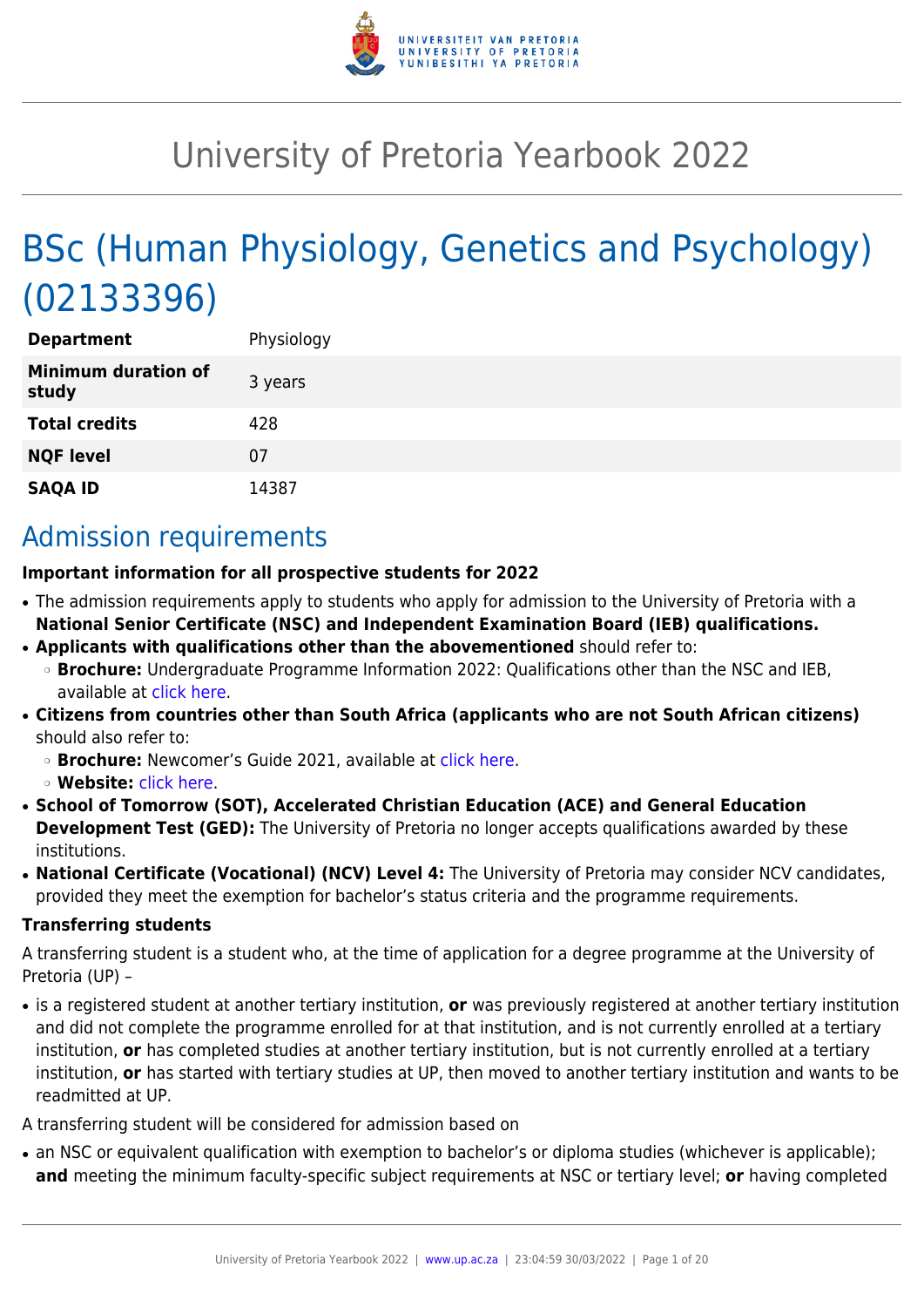

a higher certificate at a tertiary institution with faculty-specific subjects/modules passed (equal to or more than 50%), as well as complying with faculty rules on admission;

- previous academic performance (must have passed all modules registered for up to the closing date of application ) or as per faculty regulation/promotion requirements;
- a certificate of good conduct.

**Note:** Students who have been dismissed at the previous institution due to poor academic performance, will not be considered for admission to UP.

#### **Returning students**

A returning student is a student who, at the time of application for a degree programme –

● is a registered student at UP, and wants to transfer to another degree at UP, **or** was previously registered at UP and did not complete the programme enrolled for, and did not enrol at another tertiary institution in the meantime (including students who applied for leave of absence), **or** has completed studies at UP, but is not currently enrolled or was not enrolled at another tertiary institution after graduation.

A returning student will be considered for admission based on

- an NSC or equivalent qualification with exemption to bachelor's or diploma studies (whichever is applicable); **and** meeting the minimum faculty-specific subject requirements at NSC or tertiary level; **or** previous academic performance (should have a cumulative weighted average of at least 50% for the programme enrolled for);
- having applied for and was granted leave of absence.

**Note:** Students who have been excluded/dismissed from a faculty due to poor academic performance may be considered for admission to another programme at UP. The Admissions Committee may consider such students if they were not dismissed more than twice. Only ONE transfer between UP faculties will be allowed, and a maximum of two (2) transfers within a faculty.

#### **Important faculty-specific information on undergraduate programmes for 2022**

- The closing date is an administrative admission guideline for non-selection programmes. Once a non-selection programme is full and has reached the institutional targets, then that programme will be closed for further admissions, irrespective of the closing date. However, if the institutional targets have not been met by the closing date, then that programme will remain open for admissions until the institutional targets are met.
- The following persons will be considered for admission: Candidates who have a certificate that is deemed by the University to be equivalent to the required National Senior Certificate (NSC) with university endorsement; candidates who are graduates from another tertiary institution or have been granted the status of a graduate of such an institution, and candidates who are graduates of another faculty at the University of Pretoria.
- Life Orientation is excluded when calculating the Admission Point Score (APS).
- Grade 11 results are used for the conditional admission of prospective students. Final admission is based on the final NSC/IEB results.

#### **University of Pretoria website: [click here](http://www.up.ac.za/nas)**

| <b>Minimum requirements</b><br><b>Achievement level</b><br><b>English Home</b> |                    |                          |            |
|--------------------------------------------------------------------------------|--------------------|--------------------------|------------|
| Language or<br><b>English First</b><br><b>Additional</b><br>Language           | <b>Mathematics</b> | <b>Physical Sciences</b> | <b>APS</b> |
| NSC/IEB<br>5                                                                   | NSC/IEB<br>5       | NSC/IEB<br>5             | 32         |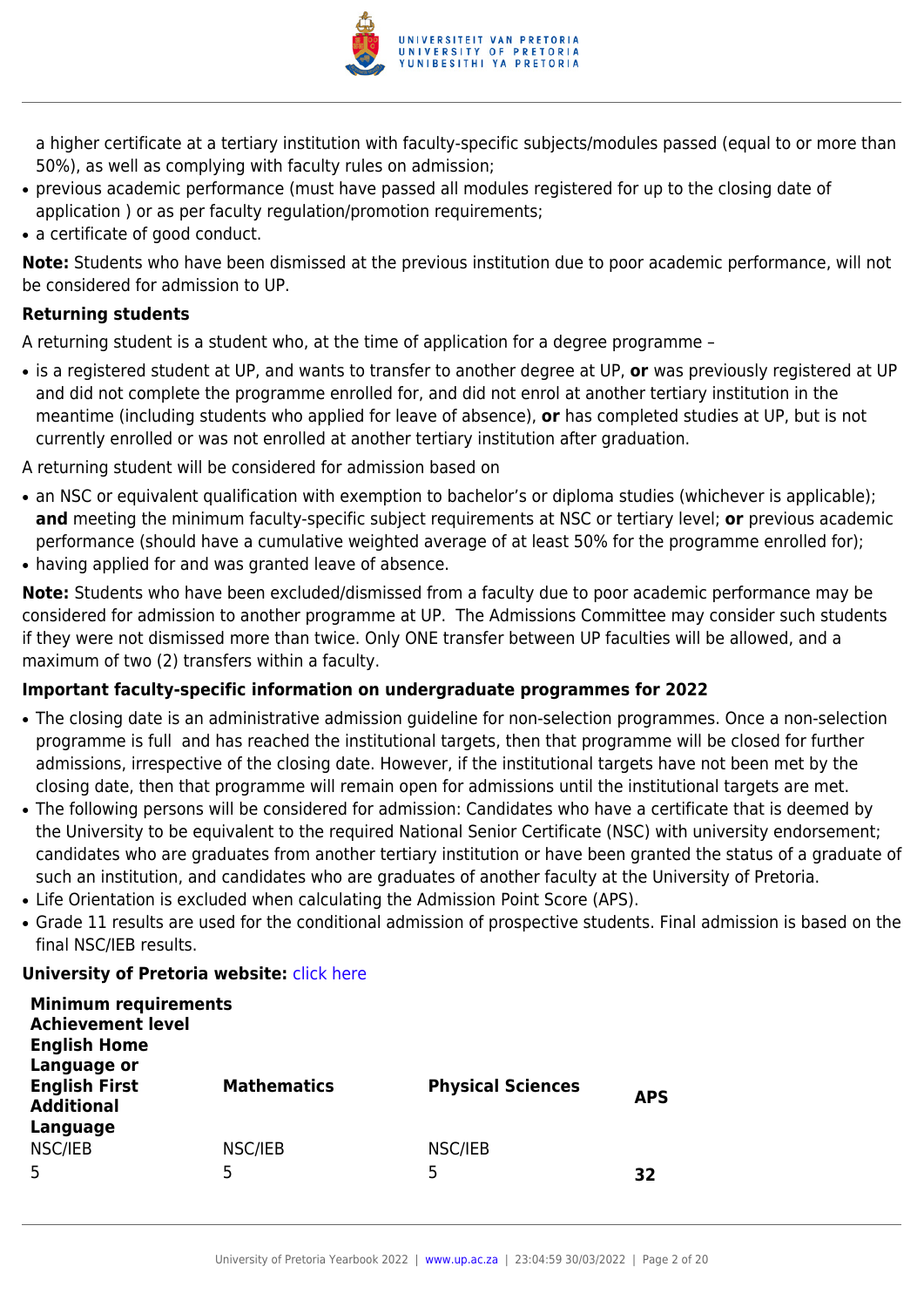

• Candidates who do not comply with the minimum admission requirements for BSc (Human Physiology, Genetics and Psychology), may be considered for admission to the BSc – Extended programme – Biological and Agricultural Sciences, which requires an additional year of study.

| <b>Minimum requirements</b><br><b>Achievement level</b><br><b>English Home</b> | <b>BSc - Extended Programme - Biological and Agricultural Sciences</b> |                          |            |
|--------------------------------------------------------------------------------|------------------------------------------------------------------------|--------------------------|------------|
| Language or<br><b>English First</b><br><b>Additional</b>                       | <b>Mathematics</b>                                                     | <b>Physical Sciences</b> | <b>APS</b> |
| Language<br>NSC/IEB<br>$\overline{4}$                                          | NSC/IEB<br>4                                                           | NSC/IEB<br>4             | 26         |

#### **Note:**

\*The BSc – Extended programmes are not available for students who meet all the requirements for the corresponding mainstream programme.

\*Please note that only students who apply in their final NSC or equivalent qualification year will be considered for admission into any of the BSc – Extended programmes.

# Other programme-specific information

#### **1.1 Requirements for specific modules**

A candidate who:

- a. does not qualify for STK 110, must enrol for STK 113 and STK 123;
- b. egisters for Mathematical Statistics (WST) and Statistics (STK) modules must take note that WST and STK modules, except for STK 281, may not be taken simultaneously in a programme; a student must take one and only one of the following options:
- WST 111, WST 121, WST 212, WST 211, WST 221, WST 311, WST 312, WST 322, WST 321, and STK 353 or
- WST 111, WST 121, WST 212, WST 211, WST 221, WST 311, WST 312, WST 322, STK320, STK353. or
- STK 110, STC 122, STK 210, STK 220, WST 212, STK 310, STK 320, STK 353.
- c. registers for a module presented by another faculty must take note of the timetable clashes, prerequisites for that module, subminimum required in examination papers, supplementary examinations, etc.

#### **1.2 Fundamental modules**

- a. It is compulsory for all new first-year students to satisfactorily complete the Academic orientation (UPO 102) and to take Academic information management modules (AIM 111 and AIM 121) and Language and study skills (LST 110). Please see curricula for details.
- b. Students who intend to apply for admission to MBChB or BChD in the second semester, when places become available in those programmes, may be permitted to register for up to 80 module credits and 4 core modules in the first semester during the first year provided that they obtained a final mark of no less than 70% for Grade 12 Mathematics and achieved an APS of 34 or more in the NSC.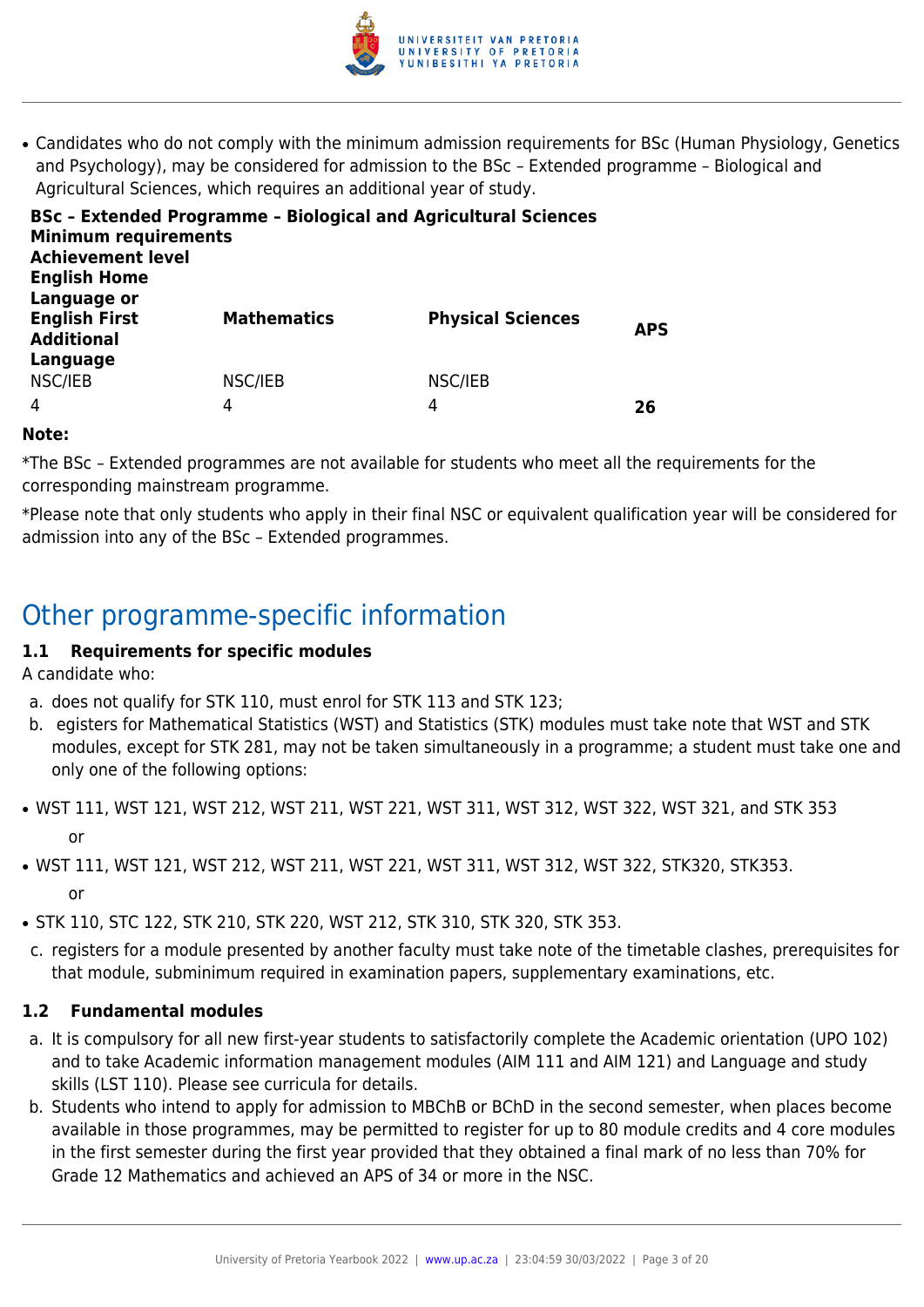

# Promotion to next study year

A student will be promoted to the following year of study if he or she passed 100 credits of the prescribed credits for a year of study, unless the Dean on the recommendation of the relevant head of department decides otherwise. A student who does not comply with the requirements for promotion to the following year of study, retains the credit for the modules already passed and may be admitted by the Dean, on recommendation of the relevant head of department, to modules of the following year of study to a maximum of 48 credits, provided that it will fit in with both the lecture and examination timetable.

#### **General promotion requirements in the faculty**

All students whose academic progress is not acceptable can be suspended from further studies.

- A student who is excluded from further studies in terms of the stipulations of the abovementioned regulations, will be notified in writing by the Dean or Admissions Committee at the end of the relevant semester.
- A student who has been excluded from further studies may apply in writing to the Admissions Committee of the Faculty of Natural and Agricultural Sciences for re-admission.
- Should the student be re-admitted by the Admissions Committee, strict conditions will be set which the student must comply with in order to proceed with his/her studies.
- Should the student not be re-admitted to further studies by the Admissions Committee, he/she will be informed in writing.
- Students who are not re-admitted by the Admissions Committee have the right to appeal to the Senate Appeals Committee.
- Any decision taken by the Senate Appeals Committee is final.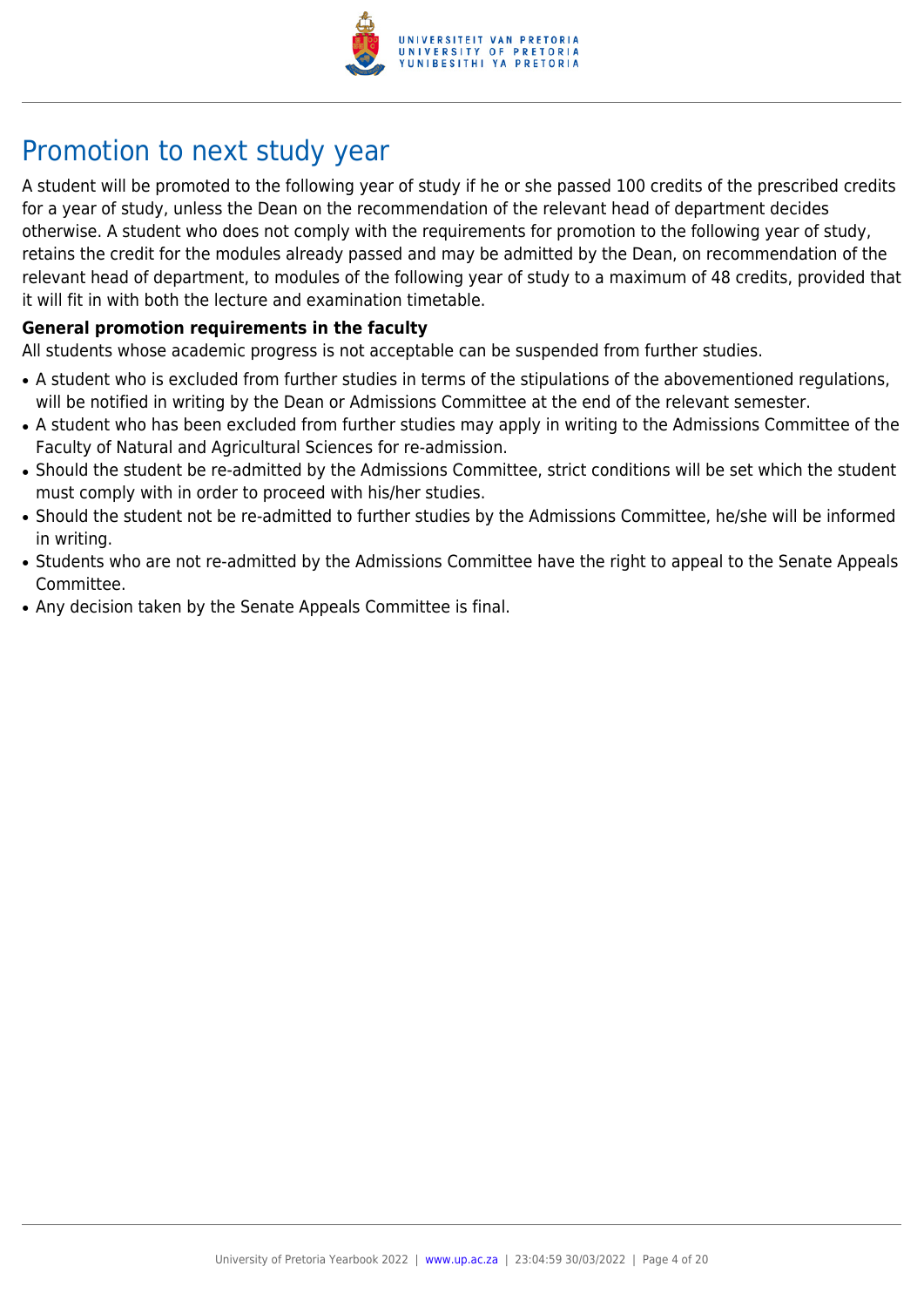

# Curriculum: Year 1

#### **Minimum credits: 142**

Core modules  $= 128$ Fundamental modules  $= 14$ 

#### **Additional information:**

- Students intend applying for MBChB, or BChD selection, have to enrol for FIL 155(6), MGW 112(6) and MTL 180(12) with the understanding that they defer doing WTW 134 in the first semester, however, should they not be selected and want to continue with a BSc programme, WTW 165 must be taken in the second semester of the first year.
- Students intending to apply for the BVSc selection have to enrol for MTL 180(12).

**Please note:** ANA modules can only be taken by BSc (Medical Science) students.

# **Fundamental modules**

#### **Academic information management 111 (AIM 111)**

| <b>Module credits</b>         | 4.00                                                                                                                                                                                                                                                                                                                          |
|-------------------------------|-------------------------------------------------------------------------------------------------------------------------------------------------------------------------------------------------------------------------------------------------------------------------------------------------------------------------------|
| <b>NQF Level</b>              | 05                                                                                                                                                                                                                                                                                                                            |
| Service modules               | Faculty of Engineering, Built Environment and Information Technology<br><b>Faculty of Education</b><br>Faculty of Economic and Management Sciences<br><b>Faculty of Humanities</b><br>Faculty of Law<br><b>Faculty of Health Sciences</b><br>Faculty of Natural and Agricultural Sciences<br>Faculty of Theology and Religion |
| <b>Prerequisites</b>          | No prerequisites.                                                                                                                                                                                                                                                                                                             |
| <b>Contact time</b>           | 2 lectures per week                                                                                                                                                                                                                                                                                                           |
| <b>Language of tuition</b>    | Module is presented in English                                                                                                                                                                                                                                                                                                |
| <b>Department</b>             | <b>Information Science</b>                                                                                                                                                                                                                                                                                                    |
| <b>Period of presentation</b> | Semester 1                                                                                                                                                                                                                                                                                                                    |

#### **Module content**

Find, evaluate, process, manage and present information resources for academic purposes using appropriate technology.

#### **Academic information management 121 (AIM 121)**

| <b>Module credits</b> | 4.00 |
|-----------------------|------|
| <b>NQF Level</b>      | 05   |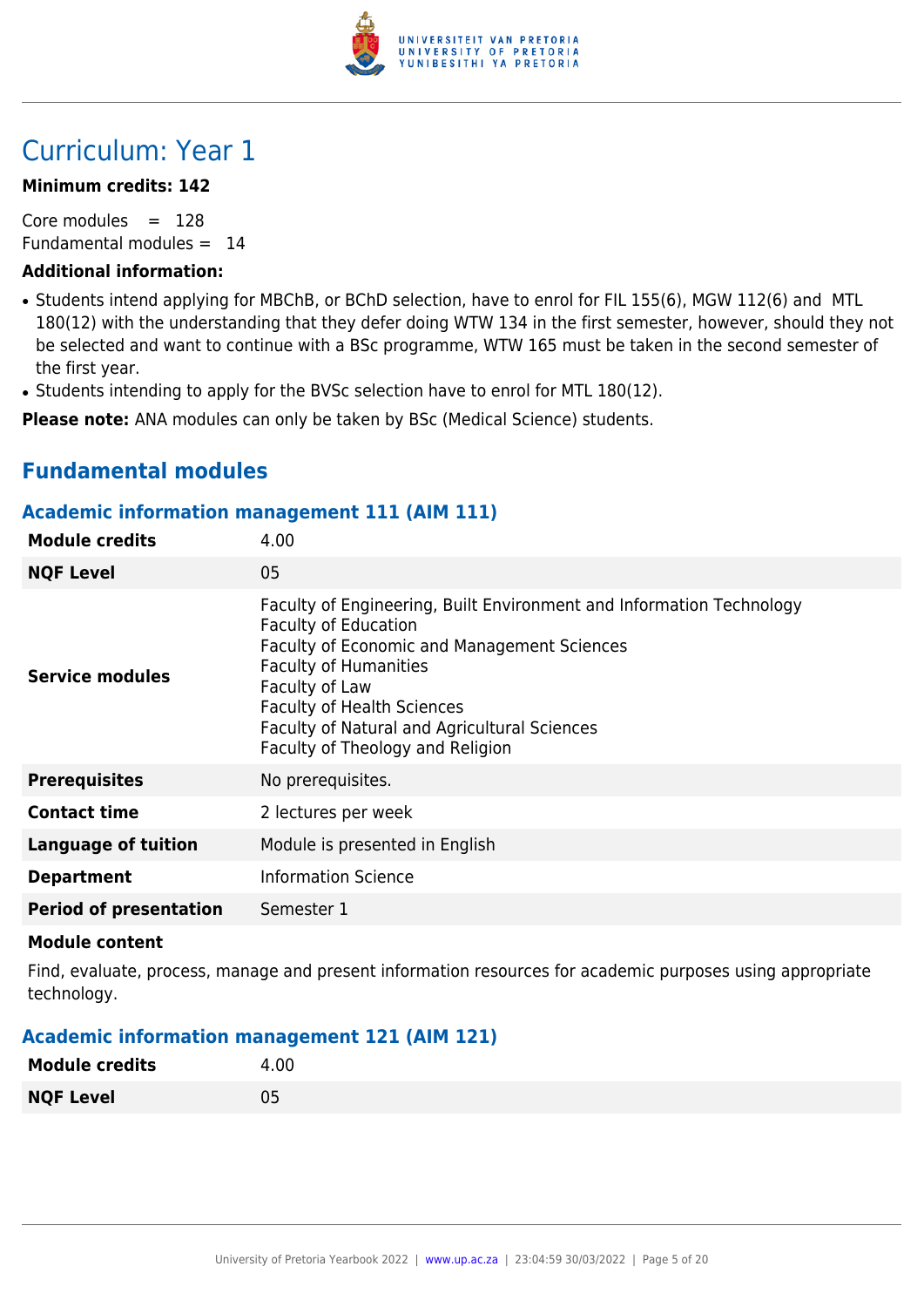

| <b>Service modules</b>        | Faculty of Engineering, Built Environment and Information Technology<br><b>Faculty of Education</b><br><b>Faculty of Economic and Management Sciences</b><br><b>Faculty of Humanities</b><br>Faculty of Law<br><b>Faculty of Health Sciences</b><br>Faculty of Natural and Agricultural Sciences<br>Faculty of Theology and Religion<br><b>Faculty of Veterinary Science</b> |
|-------------------------------|------------------------------------------------------------------------------------------------------------------------------------------------------------------------------------------------------------------------------------------------------------------------------------------------------------------------------------------------------------------------------|
| <b>Prerequisites</b>          | No prerequisites.                                                                                                                                                                                                                                                                                                                                                            |
| <b>Contact time</b>           | 2 lectures per week                                                                                                                                                                                                                                                                                                                                                          |
| <b>Language of tuition</b>    | Module is presented in English                                                                                                                                                                                                                                                                                                                                               |
| <b>Department</b>             | <b>Informatics</b>                                                                                                                                                                                                                                                                                                                                                           |
| <b>Period of presentation</b> | Semester 2                                                                                                                                                                                                                                                                                                                                                                   |

Apply effective search strategies in different technological environments. Demonstrate the ethical and fair use of information resources. Integrate 21st-century communications into the management of academic information.

#### **Language and study skills 110 (LST 110)**

| <b>Module credits</b>         | 6.00                                                                                 |
|-------------------------------|--------------------------------------------------------------------------------------|
| <b>NQF Level</b>              | 05                                                                                   |
| <b>Service modules</b>        | Faculty of Natural and Agricultural Sciences<br><b>Faculty of Veterinary Science</b> |
| <b>Prerequisites</b>          | No prerequisites.                                                                    |
| <b>Contact time</b>           | 2 lectures per week                                                                  |
| <b>Language of tuition</b>    | Module is presented in English                                                       |
| <b>Department</b>             | Unit for Academic Literacy                                                           |
| <b>Period of presentation</b> | Semester 1                                                                           |
|                               |                                                                                      |

#### **Module content**

The module aims to equip students with the ability to cope with the reading and writing demands of scientific disciplines.

# **Academic orientation 102 (UPO 102)**

| <b>Module credits</b>         | 0.00                                           |
|-------------------------------|------------------------------------------------|
| <b>NQF Level</b>              | 00                                             |
| Language of tuition           | Module is presented in English                 |
| <b>Department</b>             | Natural and Agricultural Sciences Deans Office |
| <b>Period of presentation</b> | Year                                           |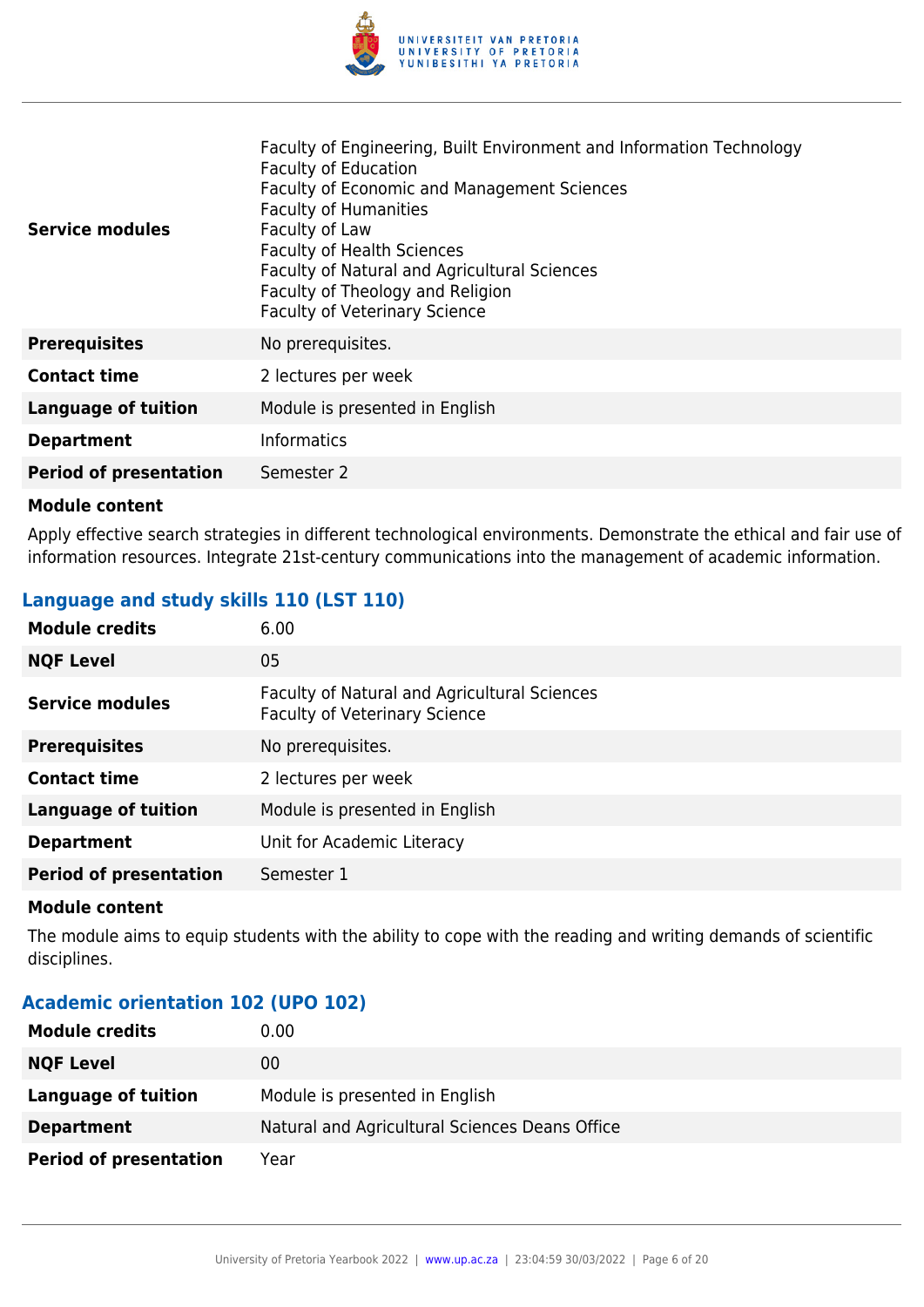

# **Core modules**

#### **Biometry 120 (BME 120)**

| <b>Module credits</b>         | 16.00                                                                                                                                                        |
|-------------------------------|--------------------------------------------------------------------------------------------------------------------------------------------------------------|
| <b>NQF Level</b>              | 05                                                                                                                                                           |
| <b>Service modules</b>        | Faculty of Engineering, Built Environment and Information Technology<br>Faculty of Natural and Agricultural Sciences<br><b>Faculty of Veterinary Science</b> |
| <b>Prerequisites</b>          | At least 4 (50-59%) in Mathematics in the Grade 12 examination, or at least 50%<br>in both Statistics 113, 123                                               |
| <b>Contact time</b>           | 1 practical per week, 4 lectures per week                                                                                                                    |
| <b>Language of tuition</b>    | Module is presented in English                                                                                                                               |
| <b>Department</b>             | <b>Statistics</b>                                                                                                                                            |
| <b>Period of presentation</b> | Semester 2                                                                                                                                                   |
|                               |                                                                                                                                                              |

#### **Module content**

Simple statistical analysis: Data collection and analysis: Samples, tabulation, graphical representation, describing location, spread and skewness. Introductory probability and distribution theory. Sampling distributions and the central limit theorem. Statistical inference: Basic principles, estimation and testing in the one- and two-sample cases (parametric and non-parametric). Introduction to experimental design. One- and twoway designs, randomised blocks. Multiple statistical analysis: Bivariate data sets: Curve fitting (linear and non-linear), growth curves. Statistical inference in the simple regression case. Categorical analysis: Testing goodness of fit and contingency tables. Multiple regression and correlation: Fitting and testing of models. Residual analysis. Computer literacy: Use of computer packages in data analysis and report writing.

#### **General chemistry 117 (CMY 117)**

| <b>Module credits</b>         | 16.00                                                                                                                                                                            |
|-------------------------------|----------------------------------------------------------------------------------------------------------------------------------------------------------------------------------|
| <b>NQF Level</b>              | 05                                                                                                                                                                               |
| <b>Service modules</b>        | Faculty of Engineering, Built Environment and Information Technology<br><b>Faculty of Education</b><br><b>Faculty of Health Sciences</b><br><b>Faculty of Veterinary Science</b> |
| <b>Prerequisites</b>          | A candidate must have Mathematics for at least 60% and 60% for Physical<br>Sciences.                                                                                             |
| <b>Contact time</b>           | 1 practical per week, 4 lectures per week                                                                                                                                        |
| <b>Language of tuition</b>    | Module is presented in English                                                                                                                                                   |
| <b>Department</b>             | Chemistry                                                                                                                                                                        |
| <b>Period of presentation</b> | Semester 1                                                                                                                                                                       |
|                               |                                                                                                                                                                                  |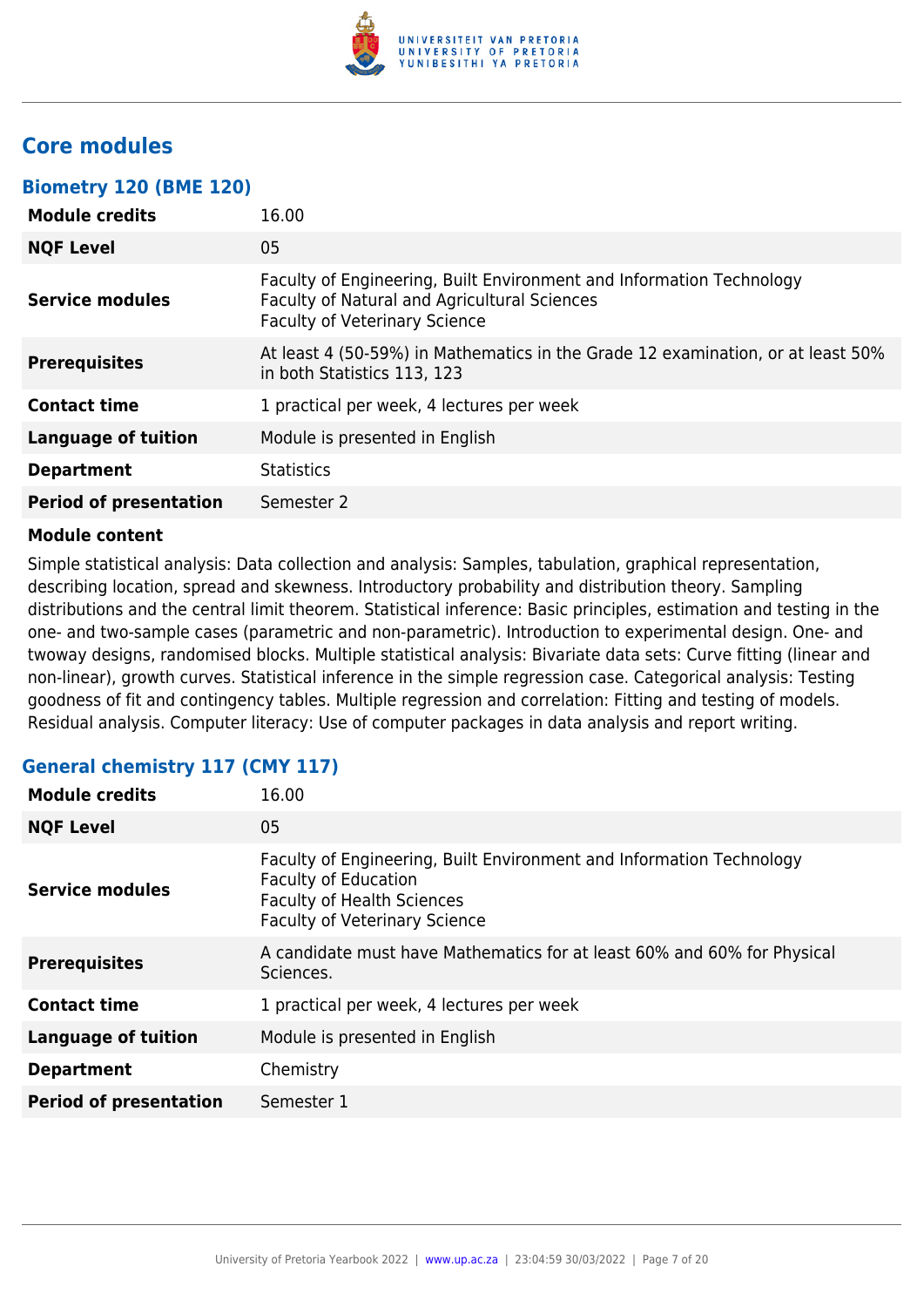

General introduction to inorganic, analytical and physical chemistry. Atomic structure and periodicity. Molecular structure and chemical bonding using the VSEOR model. Nomenclature of inorganic ions and compounds. Classification of reactions: precipitation, acid-base, redox reactions and gas-forming reactions. Mole concept and stoichiometric calculations concerning chemical formulas and chemical reactions. Principles of reactivity: energy and chemical reactions. Physical behaviour gases, liquids, solids and solutions and the role of intermolecular forces. Rate of reactions: Introduction to chemical kinetics.

#### **General chemistry 127 (CMY 127)**

| 16.00                                                                                                                                                                            |
|----------------------------------------------------------------------------------------------------------------------------------------------------------------------------------|
| 05                                                                                                                                                                               |
| Faculty of Engineering, Built Environment and Information Technology<br><b>Faculty of Education</b><br><b>Faculty of Health Sciences</b><br><b>Faculty of Veterinary Science</b> |
| Natural and Agricultural Sciences students: CMY 117 GS or CMY 154 GS Health<br>Sciences students: none                                                                           |
| 1 practical per week, 4 lectures per week                                                                                                                                        |
| Module is presented in English                                                                                                                                                   |
| Chemistry                                                                                                                                                                        |
| Semester 2                                                                                                                                                                       |
|                                                                                                                                                                                  |

#### **Module content**

Theory: General physical-analytical chemistry: Chemical equilibrium, acids and bases, buffers, solubility equilibrium, entropy and free energy, electrochemistry. Organic chemistry: Structure (bonding), nomenclature, isomerism, introductory stereochemistry, introduction to chemical reactions and chemical properties of organic compounds and biological compounds, i.e. carbohydrates and aminoacids. Practical: Molecular structure (model building), synthesis and properties of simple organic compounds.

#### **Introductory genetics 161 (GTS 161)**

| <b>Module credits</b>         | 8.00                                                                                                                                        |
|-------------------------------|---------------------------------------------------------------------------------------------------------------------------------------------|
| <b>NQF Level</b>              | 05                                                                                                                                          |
| <b>Service modules</b>        | Faculty of Engineering, Built Environment and Information Technology<br><b>Faculty of Education</b><br><b>Faculty of Veterinary Science</b> |
| <b>Prerequisites</b>          | <b>MLB 111 GS</b>                                                                                                                           |
| <b>Contact time</b>           | 2 lectures per week, fortnightly tutorials                                                                                                  |
| <b>Language of tuition</b>    | Module is presented in English                                                                                                              |
| <b>Department</b>             | Biochemistry, Genetics and Microbiology                                                                                                     |
| <b>Period of presentation</b> | Semester 2                                                                                                                                  |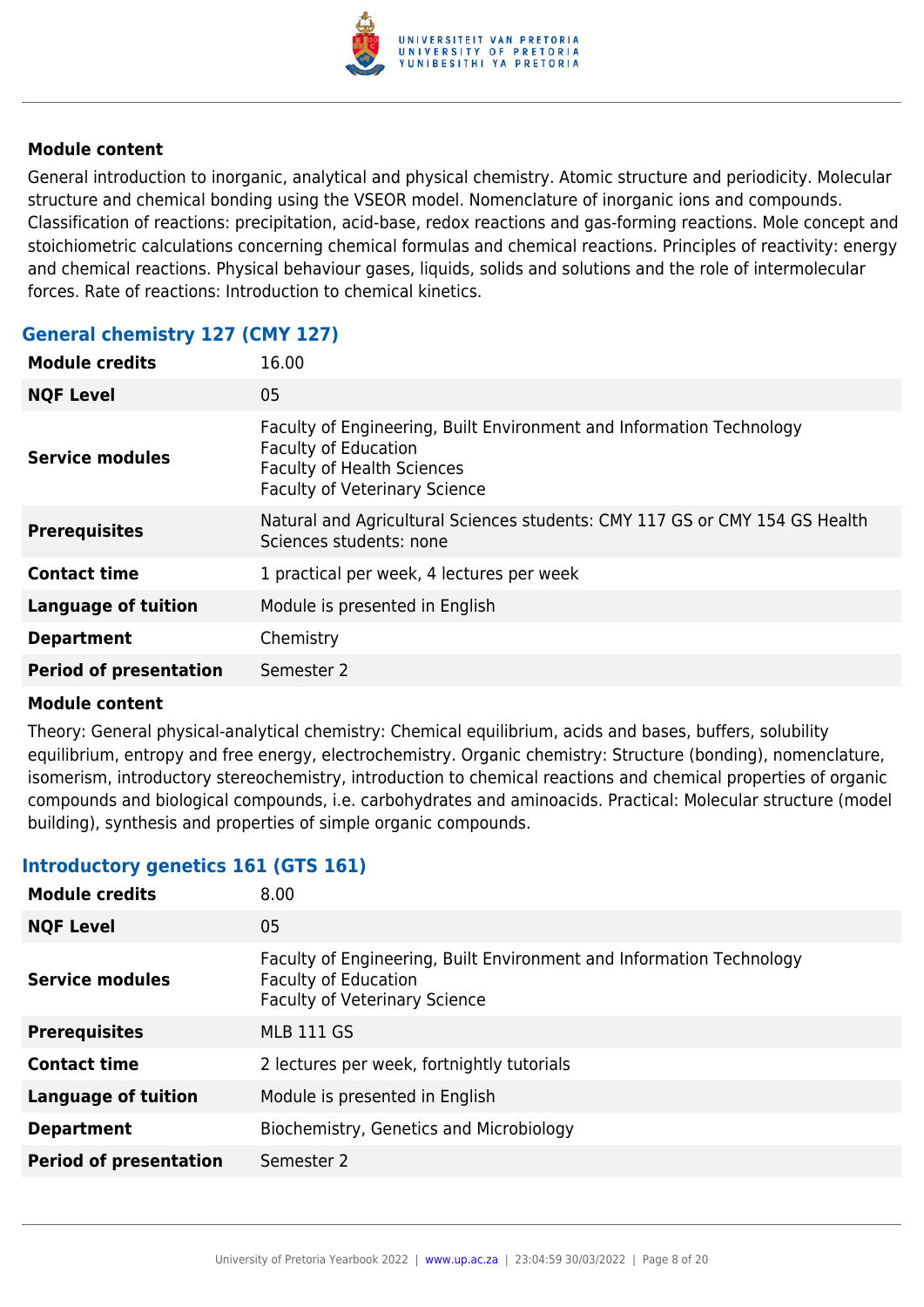

Chromosomes and cell division. Principles of Mendelian inheritance: locus and alleles, dominance interactions, extensions and modifications of basic principles.. Probability studies. Sex determination and sex linked traits. Pedigree analysis. Genetic linkage and chromosome mapping. Chromosome variation.

### **Molecular and cell biology 111 (MLB 111)**

| <b>Module credits</b>         | 16.00                                                                                                                                                                            |
|-------------------------------|----------------------------------------------------------------------------------------------------------------------------------------------------------------------------------|
| <b>NQF Level</b>              | 05                                                                                                                                                                               |
| <b>Service modules</b>        | Faculty of Engineering, Built Environment and Information Technology<br><b>Faculty of Education</b><br><b>Faculty of Health Sciences</b><br><b>Faculty of Veterinary Science</b> |
| <b>Prerequisites</b>          | A candidate who has passed Mathematics with at least 60% in the Grade 12<br>examination                                                                                          |
| <b>Contact time</b>           | 1 practical/tutorial per week, 4 lectures per week                                                                                                                               |
| <b>Language of tuition</b>    | Module is presented in English                                                                                                                                                   |
| <b>Department</b>             | Biochemistry, Genetics and Microbiology                                                                                                                                          |
| <b>Period of presentation</b> | Semester 1                                                                                                                                                                       |

#### **Module content**

 Introduction to the molecular structure and function of the cell. Basic chemistry of the cell. Structure and composition of prokaryotic and eukaryotic cells. Ultrastructure and function of cellular organelles, membranes and the cytoskeleton. General principles of energy, enzymes and cell metabolism. Selected processes, e.g. glycolysis, respiration and/or photosynthesis. Introduction to molecular genetics: DNA structure and replication, transcription, translation. Cell growth and cell division.

#### **Physics for biology students 131 (PHY 131)**

| <b>Module credits</b>         | 16.00                                                                                                    |
|-------------------------------|----------------------------------------------------------------------------------------------------------|
| <b>NQF Level</b>              | 05                                                                                                       |
| <b>Service modules</b>        | <b>Faculty of Education</b><br><b>Faculty of Health Sciences</b><br><b>Faculty of Veterinary Science</b> |
| <b>Prerequisites</b>          | A candidate must have passed Mathematics with at least 60% in the Grade 12<br>examination                |
| <b>Contact time</b>           | 1 discussion class per week, 1 practical per week, 4 lectures per week                                   |
| <b>Language of tuition</b>    | Module is presented in English                                                                           |
| <b>Department</b>             | Physics                                                                                                  |
| <b>Period of presentation</b> | Semester 1                                                                                               |
|                               |                                                                                                          |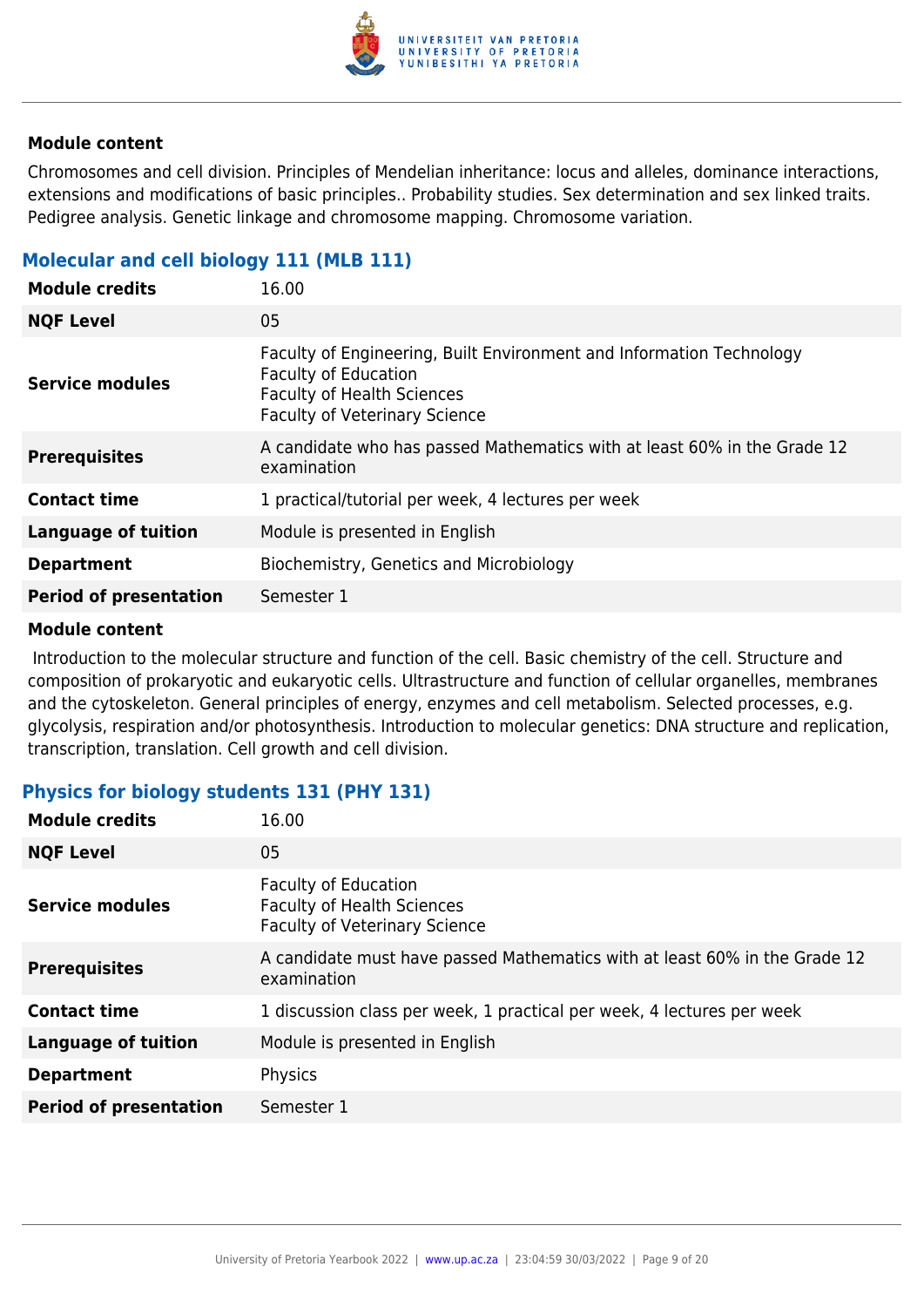

Units, vectors, one dimensional kinematics, dynamics, work, equilibrium, sound, liquids, heat, thermodynamic processes, electric potential and capacitance, direct current and alternating current, optics, modern physics, radio activity.

#### **Psychology 110 (SLK 110)**

| <b>Module credits</b>         | 12.00                                                                                                                                                                                    |
|-------------------------------|------------------------------------------------------------------------------------------------------------------------------------------------------------------------------------------|
| <b>NQF Level</b>              | 05                                                                                                                                                                                       |
| Service modules               | Faculty of Engineering, Built Environment and Information Technology<br><b>Faculty of Education</b><br><b>Faculty of Health Sciences</b><br>Faculty of Natural and Agricultural Sciences |
| <b>Prerequisites</b>          | No prerequisites.                                                                                                                                                                        |
| <b>Contact time</b>           | 2 discussion classes per week, 2 lectures per week                                                                                                                                       |
| Language of tuition           | Module is presented in English                                                                                                                                                           |
| <b>Department</b>             | Psychology                                                                                                                                                                               |
| <b>Period of presentation</b> | Semester 1                                                                                                                                                                               |

#### **Module content**

This module is a general orientation to Psychology. An introduction is given to various theoretical approaches in Psychology, and the development of Psychology as a science is discussed. Selected themes from everyday life are explored and integrated with psychological principles. This module focuses on major personality theories. An introduction is given to various paradigmatic approaches in Psychology.

| <b>Module credits</b>         | 12.00                                                                                                                                                                                    |
|-------------------------------|------------------------------------------------------------------------------------------------------------------------------------------------------------------------------------------|
| <b>NQF Level</b>              | 05                                                                                                                                                                                       |
| <b>Service modules</b>        | Faculty of Engineering, Built Environment and Information Technology<br><b>Faculty of Education</b><br><b>Faculty of Health Sciences</b><br>Faculty of Natural and Agricultural Sciences |
| <b>Prerequisites</b>          | No prerequisites.                                                                                                                                                                        |
| <b>Contact time</b>           | 2 discussion classes per week, 2 lectures per week                                                                                                                                       |
| Language of tuition           | Module is presented in English                                                                                                                                                           |
| <b>Department</b>             | Psychology                                                                                                                                                                               |
| <b>Period of presentation</b> | Semester 2                                                                                                                                                                               |

# **Psychology 120 (SLK 120)**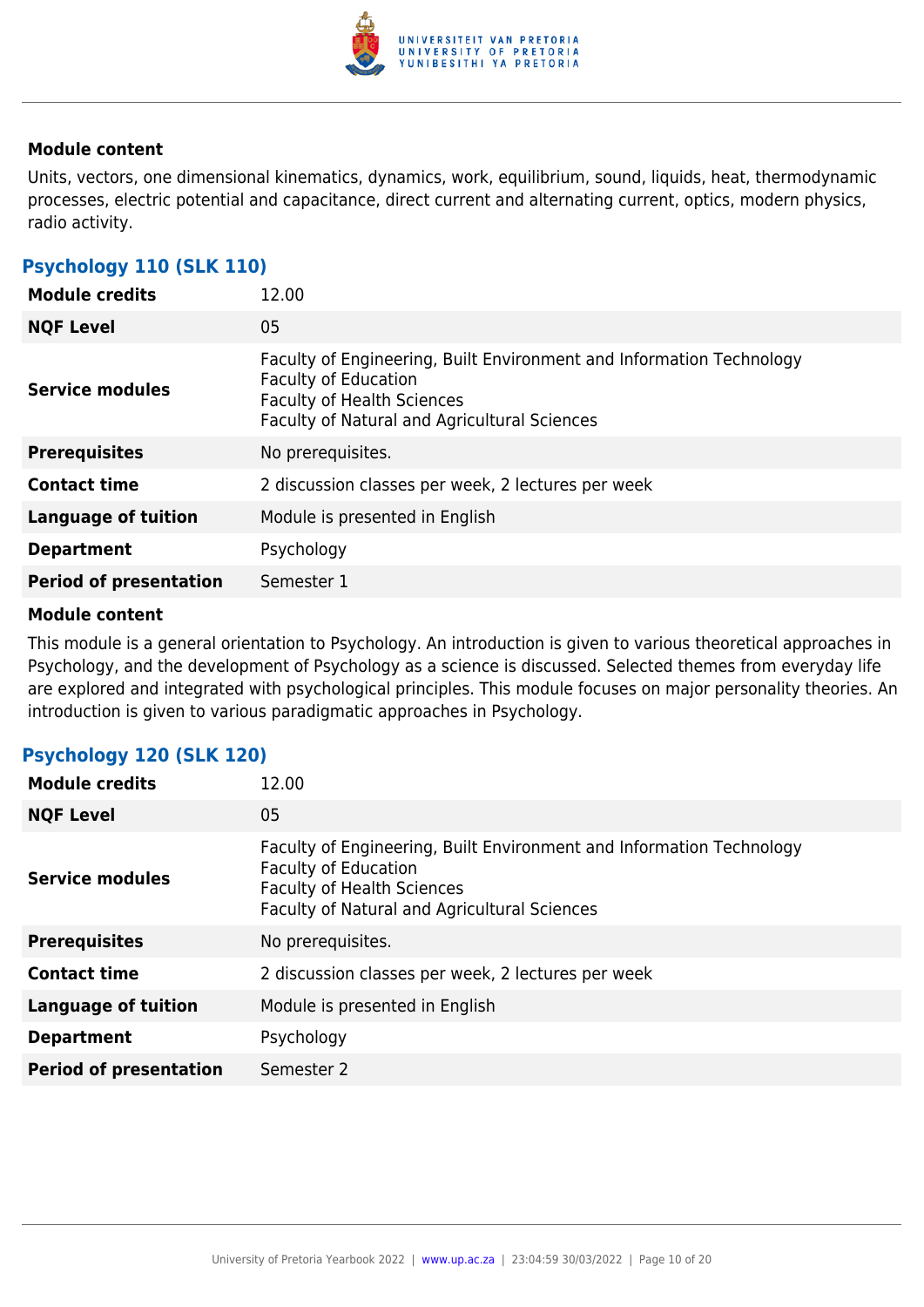

This module introduces the student to a basic knowledge and understanding of the biological basis of human behaviour. The module addresses the key concepts and terminology related to the biological subsystem, the rules and principles guiding biological psychology, and identification of the interrelatedness of different biological systems and subsystems. In this module various cognitive processes are studied, including perception, memory, thinking, intelligence and creativity. Illustrations are given of various thinking processes, such as problem solving, critical, analytic and integrative thinking.

#### **Mathematics 134 (WTW 134)**

| <b>Module credits</b>         | 16.00                                                                                                                                       |
|-------------------------------|---------------------------------------------------------------------------------------------------------------------------------------------|
| <b>NQF Level</b>              | 05                                                                                                                                          |
| <b>Service modules</b>        | Faculty of Engineering, Built Environment and Information Technology<br><b>Faculty of Education</b><br><b>Faculty of Veterinary Science</b> |
| <b>Prerequisites</b>          | 50% for Mathematics in Grade 12                                                                                                             |
| <b>Contact time</b>           | 1 tutorial per week, 4 lectures per week                                                                                                    |
| <b>Language of tuition</b>    | Module is presented in English                                                                                                              |
| <b>Department</b>             | <b>Mathematics and Applied Mathematics</b>                                                                                                  |
| <b>Period of presentation</b> | Semester 1                                                                                                                                  |

#### **Module content**

\*Students will not be credited for more than one of the following modules for their degree: WTW 134, WTW 165, WTW 114, WTW 158. WTW 134 does not lead to admission to Mathematics at 200 level and is intended for students who require Mathematics at 100 level only. WTW 134 is offered as WTW 165 in the second semester only to students who have applied in the first semester of the current year for the approximately 65 MBChB, or the 5-6 BChD places becoming available in the second semester and who were therefore enrolled for MGW 112 in the first semester of the current year.

Functions, derivatives, interpretation of the derivative, rules of differentiation, applications of differentiation, integration, interpretation of the definite integral, applications of integration. Matrices, solutions of systems of equations. All topics are studied in the context of applications.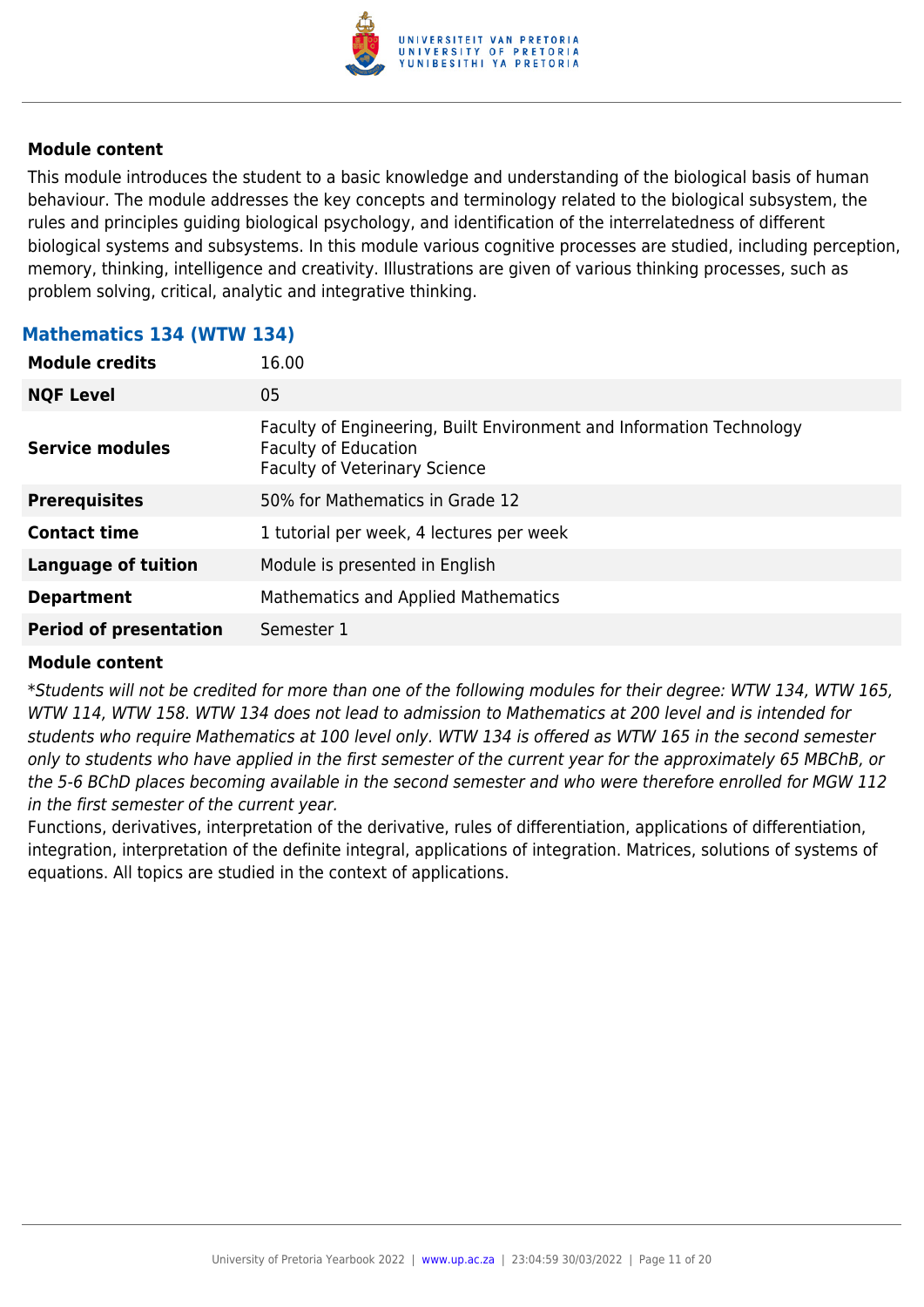

# Curriculum: Year 2

#### **Minimum credits: 148**

Core modules  $= 148$ 

# **Core modules**

#### **Introduction to proteins and enzymes 251 (BCM 251)**

| <b>Module credits</b>         | 12.00                                    |
|-------------------------------|------------------------------------------|
| <b>NQF Level</b>              | 06                                       |
| <b>Service modules</b>        | <b>Faculty of Health Sciences</b>        |
| <b>Prerequisites</b>          | CMY 117 GS and CMY 127 GS and MLB 111 GS |
| <b>Contact time</b>           | 1 tutorial per week, 2 lectures per week |
| <b>Language of tuition</b>    | Module is presented in English           |
| <b>Department</b>             | Biochemistry, Genetics and Microbiology  |
| <b>Period of presentation</b> | Semester 1                               |

#### **Module content**

Structural and ionic properties of amino acids. Peptides, the peptide bond, primary, secondary, tertiary and quaternary structure of proteins. Interactions that stabilise protein structure, denaturation and renaturation of proteins. Introduction to methods for the purification of proteins, amino acid composition, and sequence determinations. Enzyme kinetics and enzyme inhibition. Allosteric enzymes, regulation of enzyme activity, active centres and mechanisms of enzyme catalysis. Examples of industrial applications of enzymes and in clinical pathology as biomarkers of diseases. Online activities include introduction to practical laboratory techniques and Good Laboratory Practice; techniques for the quantitative and qualitative analysis of biological molecules; enzyme activity measurements; processing and presentation of scientific data.

#### **Carbohydrate metabolism 252 (BCM 252)**

| <b>Module credits</b>         | 12.00                                                            |
|-------------------------------|------------------------------------------------------------------|
| <b>NQF Level</b>              | 06                                                               |
| <b>Service modules</b>        | <b>Faculty of Education</b><br><b>Faculty of Health Sciences</b> |
| <b>Prerequisites</b>          | BCM 251 GS and BCM 257 GS.                                       |
| <b>Contact time</b>           | 1 tutorial per week, 2 lectures per week                         |
| <b>Language of tuition</b>    | Module is presented in English                                   |
| <b>Department</b>             | Biochemistry, Genetics and Microbiology                          |
| <b>Period of presentation</b> | Semester 2                                                       |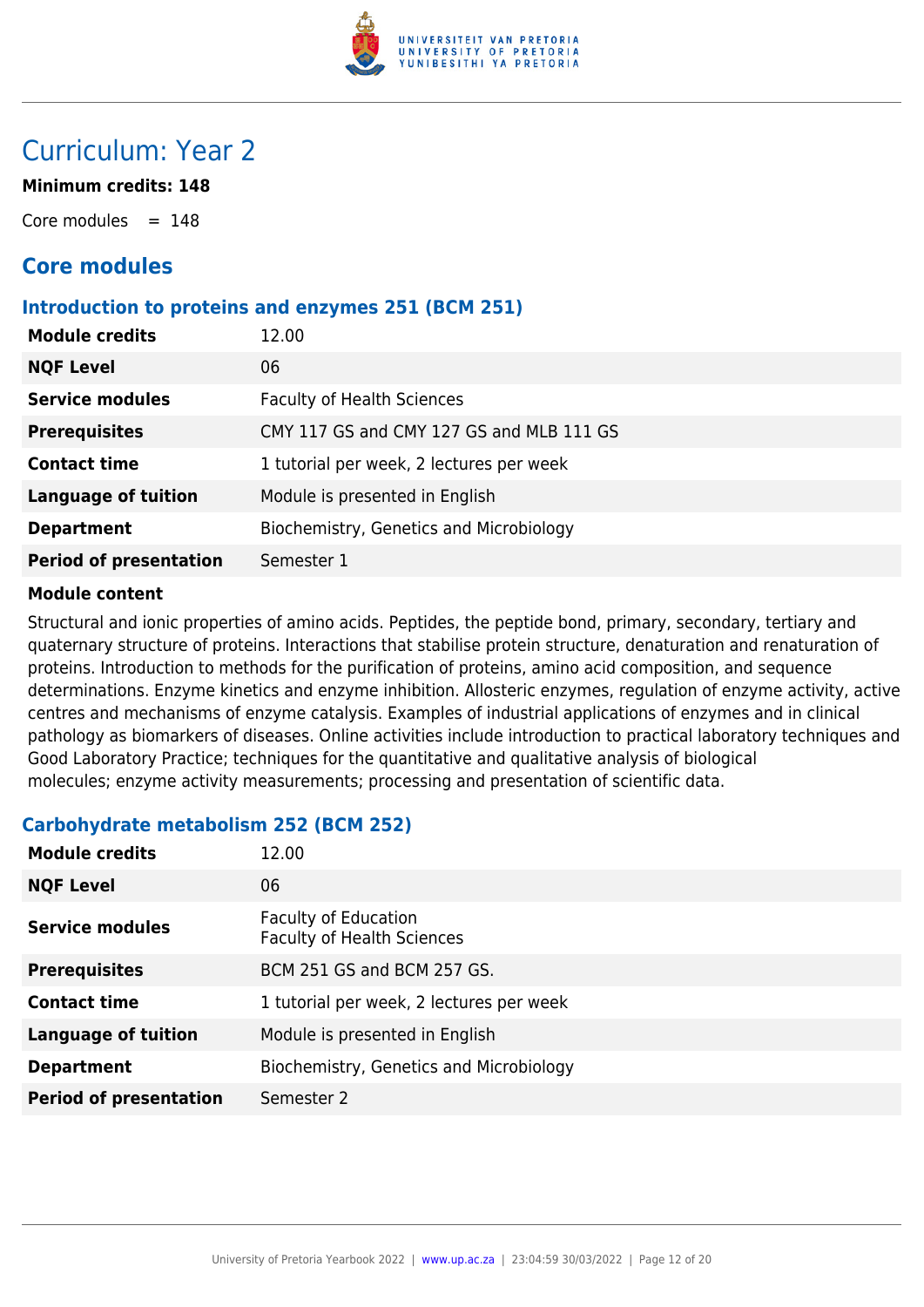

Carbohydrate structure and function. Blood glucose measurement in the diagnosis and treatment of diabetes. Bioenergetics and biochemical reaction types. Glycolysis, gluconeogenesis, glycogen metabolism, pentose phosphate pathway, citric acid cycle and electron transport. Total ATP yield from the complete oxidation of glucose. A comparison of cellular respiration and photosynthesis. Online activities include techniques for the study and analysis of metabolic pathways and enzymes; PO ratio of mitochondria, electrophoresis, extraction, solubility and gel permeation techniques; scientific method and design.

### **Introductory biochemistry 257 (BCM 257)**

| <b>Module credits</b>         | 12.00                                    |
|-------------------------------|------------------------------------------|
| <b>NQF Level</b>              | 06                                       |
| <b>Prerequisites</b>          | CMY 117 GS and CMY 127 GS and MLB 111 GS |
| <b>Contact time</b>           | 1 tutorial per week, 2 lectures per week |
| <b>Language of tuition</b>    | Module is presented in English           |
| <b>Department</b>             | Biochemistry, Genetics and Microbiology  |
| <b>Period of presentation</b> | Semester 1                               |

#### **Module content**

Chemical foundations. Weak interactions in aqueous systems. Ionisation of water, weak acids and weak bases. Buffering against pH changes in biological systems. Water as a reactant and function of water. Carbohydrate structure and function. Biochemistry of lipids and membrane structure. Nucleotides and nucleic acids. Other functions of nucleotides: energy carriers, components of enzyme cofactors and chemical messengers. Introduction to metabolism. Bioenergetics and biochemical reaction types. Online activities include introduction to laboratory safety and Good Laboratory Practice; basic biochemical calculations; experimental method design and scientific controls, processing and presentation of scientific data.

#### **Introductory and neurophysiology 211 (FLG 211)**

| <b>Module credits</b>         | 12.00                                        |
|-------------------------------|----------------------------------------------|
| <b>NQF Level</b>              | 06                                           |
| <b>Service modules</b>        | Faculty of Natural and Agricultural Sciences |
| <b>Prerequisites</b>          | CMY 127 GS and MLB 111 GS                    |
| <b>Contact time</b>           | 1 practical per week, 2 lectures per week    |
| <b>Language of tuition</b>    | Module is presented in English               |
| <b>Department</b>             | Physiology                                   |
| <b>Period of presentation</b> | Semester 1                                   |

#### **Module content**

Orientation in physiology, homeostasis, cells and tissue, muscle and neurophysiology, cerebrospinal fluid and the special senses.

Practical work: Practical exercises to complement the theory.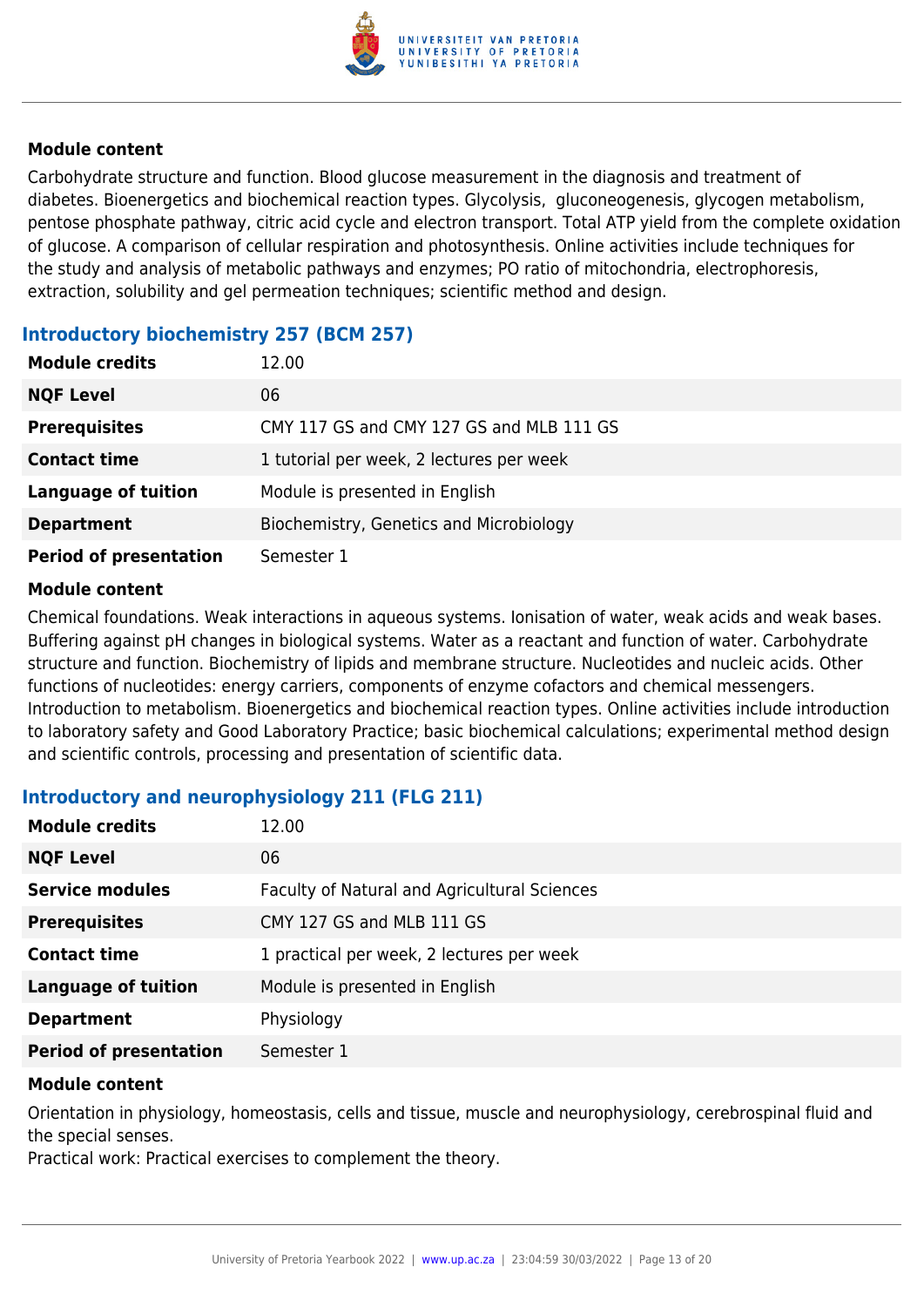

### **Circulatory physiology 212 (FLG 212)**

| <b>Module credits</b>         | 12.00                                        |
|-------------------------------|----------------------------------------------|
| <b>NQF Level</b>              | 06                                           |
| <b>Service modules</b>        | Faculty of Natural and Agricultural Sciences |
| <b>Prerequisites</b>          | CMY 127 GS and MLB 111 GS                    |
| <b>Contact time</b>           | 1 practical per week, 2 lectures per week    |
| <b>Language of tuition</b>    | Module is presented in English               |
| <b>Department</b>             | Physiology                                   |
| <b>Period of presentation</b> | Semester 1                                   |

#### **Module content**

Body fluids; haematology; cardiovascular physiology and the lymphatic system. Practical work: Practical exercises to complement the theory.

#### **Lung and renal physiology, acid-base balance and temperature 221 (FLG 221)**

| <b>Module credits</b>         | 12.00                                        |
|-------------------------------|----------------------------------------------|
| <b>NQF Level</b>              | 06                                           |
| <b>Service modules</b>        | Faculty of Natural and Agricultural Sciences |
| <b>Prerequisites</b>          | FLG 211 GS and FLG 212 GS                    |
| <b>Contact time</b>           | 1 practical per week, 2 lectures per week    |
| <b>Language of tuition</b>    | Module is presented in English               |
| <b>Department</b>             | Physiology                                   |
| <b>Period of presentation</b> | Semester 2                                   |

#### **Module content**

Structure, gas exchange and non-respiratory functions of the lungs; structure, excretory and non-urinary functions of the kidneys, acid-base balance, as well as the skin and body temperature control. Practical work: Practical exercises to complement the theory.

#### **Digestion, endocrinology and reproductive systems 222 (FLG 222)**

| <b>Module credits</b>      | 12.00                                        |
|----------------------------|----------------------------------------------|
| <b>NQF Level</b>           | 06                                           |
| <b>Service modules</b>     | Faculty of Natural and Agricultural Sciences |
| <b>Prerequisites</b>       | FLG 211 GS and FLG 212 GS                    |
| <b>Contact time</b>        | 1 practical per week, 2 lectures per week    |
| <b>Language of tuition</b> | Module is presented in English               |
| <b>Department</b>          | Physiology                                   |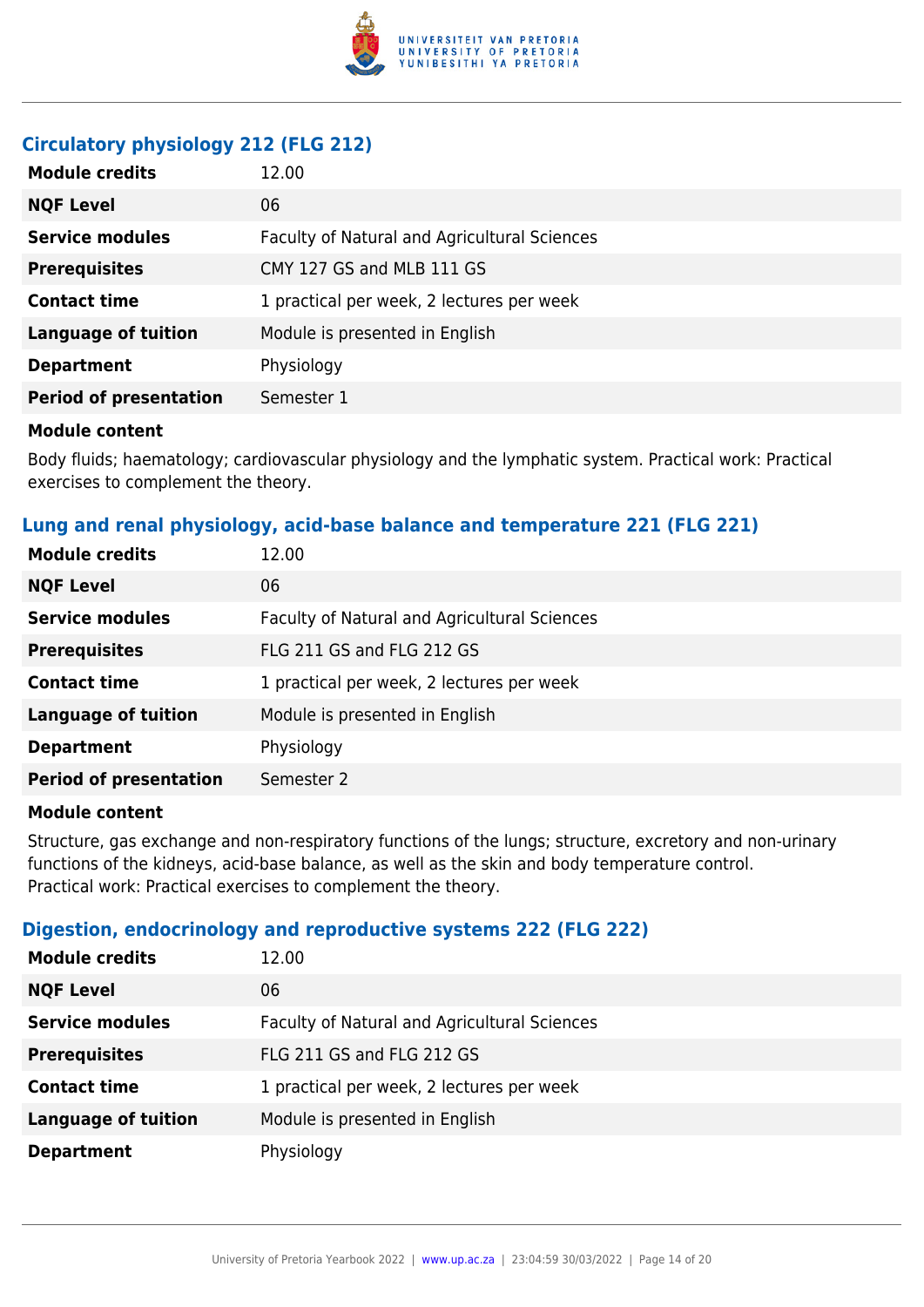

**Period of presentation** Semester 2

#### **Module content**

Nutrition, digestion and metabolism; hormonal control of the body functions and the reproductive systems. Practical work: Practical exercises to complement the theory.

## **Molecular genetics 251 (GTS 251)**

| <b>Module credits</b>         | 12.00                                                                                               |
|-------------------------------|-----------------------------------------------------------------------------------------------------|
| <b>NQF Level</b>              | 06                                                                                                  |
| <b>Service modules</b>        | Faculty of Engineering, Built Environment and Information Technology<br><b>Faculty of Education</b> |
| <b>Prerequisites</b>          | GTS 161 GS                                                                                          |
| <b>Contact time</b>           | 2 lectures per week, fortnightly tutorials                                                          |
| <b>Language of tuition</b>    | Module is presented in English                                                                      |
| <b>Department</b>             | Biochemistry, Genetics and Microbiology                                                             |
| <b>Period of presentation</b> | Semester 1                                                                                          |
|                               |                                                                                                     |

#### **Module content**

The chemical nature of DNA. The processes of DNA replication, transcription, RNA processing, translation. Control of gene expression in prokaryotes and eukaryotes. Recombinant DNA technology and its applications in gene analysis and manipulation.

#### **Genetic diversity and evolution 261 (GTS 261)**

| <b>Module credits</b>         | 12.00                                                                                               |
|-------------------------------|-----------------------------------------------------------------------------------------------------|
| <b>NQF Level</b>              | 06                                                                                                  |
| Service modules               | Faculty of Engineering, Built Environment and Information Technology<br><b>Faculty of Education</b> |
| <b>Prerequisites</b>          | GTS 251 GS                                                                                          |
| <b>Contact time</b>           | 2 lectures per week, fortnightly tutorials                                                          |
| <b>Language of tuition</b>    | Module is presented in English                                                                      |
| <b>Department</b>             | Biochemistry, Genetics and Microbiology                                                             |
| <b>Period of presentation</b> | Semester 2                                                                                          |

#### **Module content**

Chromosome structure and transposable elements. Mutation and DNA repair. Genomics and proteomics. Organelle genomes. Introduction to genetic analysis of populations: allele and genotypic frequencies, Hardy Weinberg Law, its extensions and implications for different mating systems. Introduction to quantitative and evolutionary genetics.

#### **Psychology 210 (SLK 210)**

**Module credits** 20.00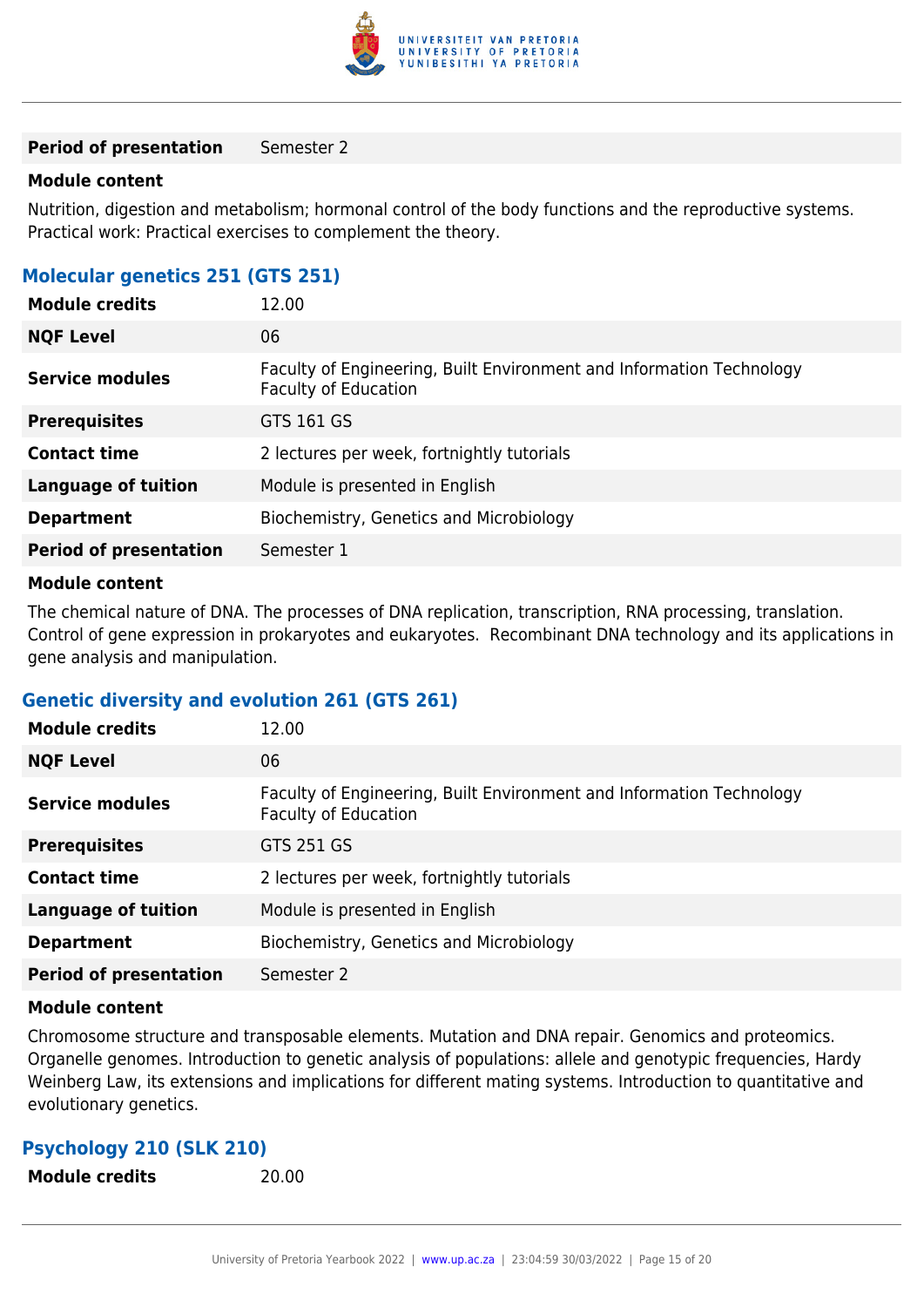

| <b>NQF Level</b>              | 06                                                                                                                                                        |
|-------------------------------|-----------------------------------------------------------------------------------------------------------------------------------------------------------|
| <b>Service modules</b>        | Faculty of Engineering, Built Environment and Information Technology<br><b>Faculty of Health Sciences</b><br>Faculty of Natural and Agricultural Sciences |
| <b>Prerequisites</b>          | SLK 110, SLK 120(GS)                                                                                                                                      |
| <b>Contact time</b>           | 2 discussion classes per week, 2 lectures per week                                                                                                        |
| <b>Language of tuition</b>    | Module is presented in English                                                                                                                            |
| <b>Department</b>             | Psychology                                                                                                                                                |
| <b>Period of presentation</b> | Semester 1                                                                                                                                                |

In this module human development from conception through adolescence to adulthood is discussed with reference to various psychological theories. Incorporated are the developmental changes related to cognitive, physical, emotional and social functioning of the individual and the context of work in adulthood. Traditional and contemporary theories of human development explaining and describing these stages are studied in order to address the key issues related to both childhood and adulthood.

### **Psychology 220 (SLK 220)**

| <b>Module credits</b>         | 20.00                                                                                                                                                     |
|-------------------------------|-----------------------------------------------------------------------------------------------------------------------------------------------------------|
| <b>NQF Level</b>              | 06                                                                                                                                                        |
| <b>Service modules</b>        | Faculty of Engineering, Built Environment and Information Technology<br><b>Faculty of Health Sciences</b><br>Faculty of Natural and Agricultural Sciences |
| <b>Prerequisites</b>          | SLK 110, SLK 120(GS).                                                                                                                                     |
| <b>Contact time</b>           | 2 discussion classes per week, 2 lectures per week                                                                                                        |
| <b>Language of tuition</b>    | Module is presented in English                                                                                                                            |
| <b>Department</b>             | Psychology                                                                                                                                                |
| <b>Period of presentation</b> | Semester 2                                                                                                                                                |

#### **Module content**

This module is a social-psychological perspective on interpersonal and group processes. Themes that are covered include communication, pro-social behaviour, social influence and persuasion, political transformation, violence, and group behaviour.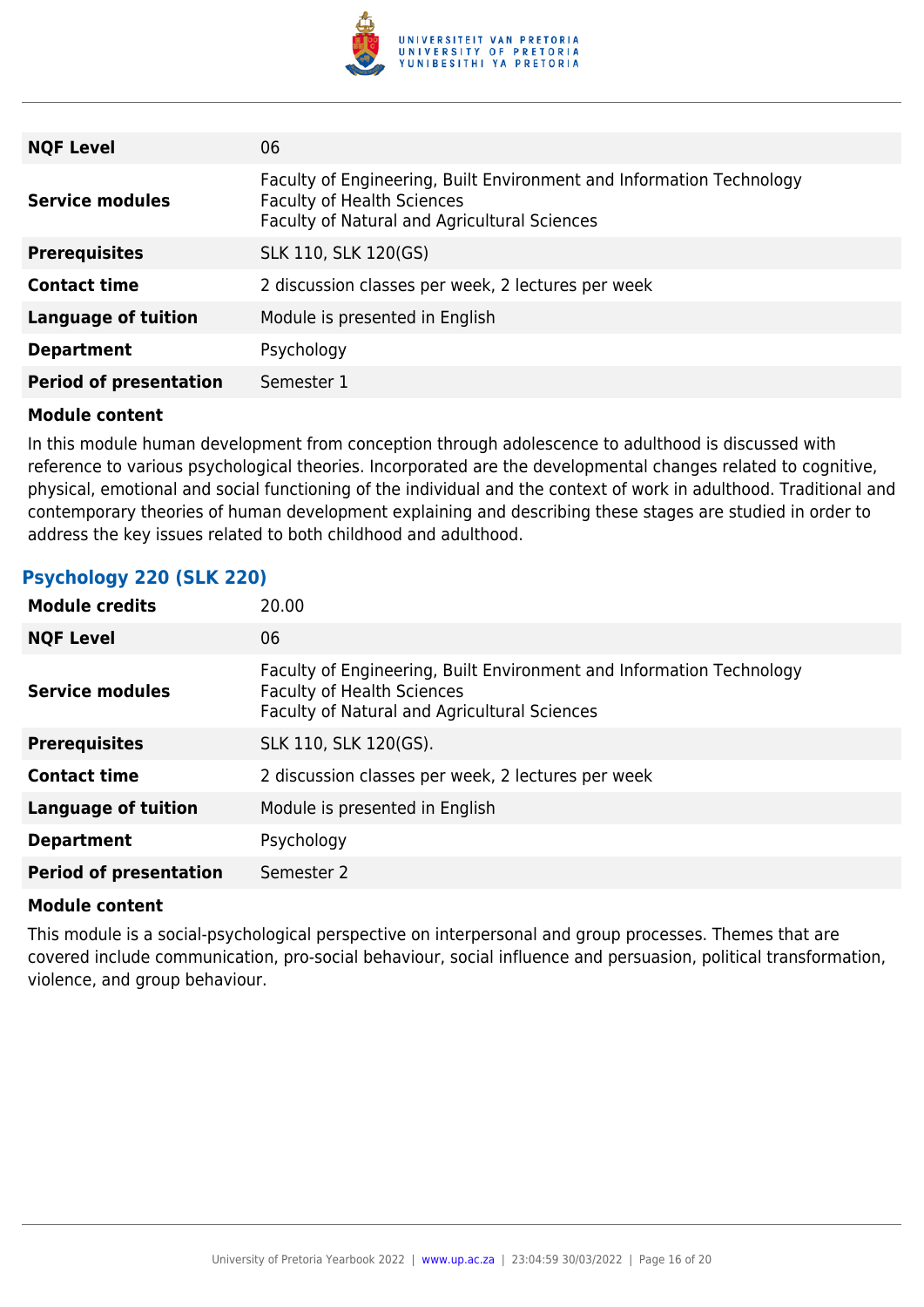

# Curriculum: Final year

#### **Minimum credits: 138**

Core modules  $= 138$ 

#### **Additional information:**

- Students who intend to apply for the BSocSciHons (Psychology) programme must complete SLK 320 and RES 320.
- Students who intend to apply for BScHons (Genetics) must complete the module GTS 367.
- Please note that these modules are not listed as electives, as they have to be registered for non-degree purposes.

# **Core modules**

### **Higher neurological functions 327 (FLG 327)**

| <b>Module credits</b>         | 18.00                                                         |
|-------------------------------|---------------------------------------------------------------|
| <b>NQF Level</b>              | 07                                                            |
| <b>Service modules</b>        | Faculty of Natural and Agricultural Sciences                  |
| <b>Prerequisites</b>          | BCM 251 GS, BCM 252 GS, BCM 257 GS, FLG 221 GS and FLG 222 GS |
| <b>Contact time</b>           | 1 practical per week, 2 lectures per week                     |
| <b>Language of tuition</b>    | Module is presented in English                                |
| <b>Department</b>             | Physiology                                                    |
| <b>Period of presentation</b> | Semester 1                                                    |

#### **Module content**

Overview of higher cognitive functions and the relations between psyche, brain and the immune system. Practical work: Applied practical work with specific examples drawn from South African case studies taught within the framework of the UN Sustainable Development Goal 3 (Good Health and Well-being).

## **Exercise and nutrition science 331 (FLG 331)**

| <b>Module credits</b>         | 18.00                                                         |
|-------------------------------|---------------------------------------------------------------|
| <b>NQF Level</b>              | 07                                                            |
| Service modules               | Faculty of Natural and Agricultural Sciences                  |
| <b>Prerequisites</b>          | BCM 251 GS, BCM 252 GS, BCM 257 GS, FLG 221 GS and FLG 222 GS |
| <b>Contact time</b>           | 1 practical per week, 2 lectures per week                     |
| <b>Language of tuition</b>    | Module is presented in English                                |
| <b>Department</b>             | Physiology                                                    |
| <b>Period of presentation</b> | Semester 2                                                    |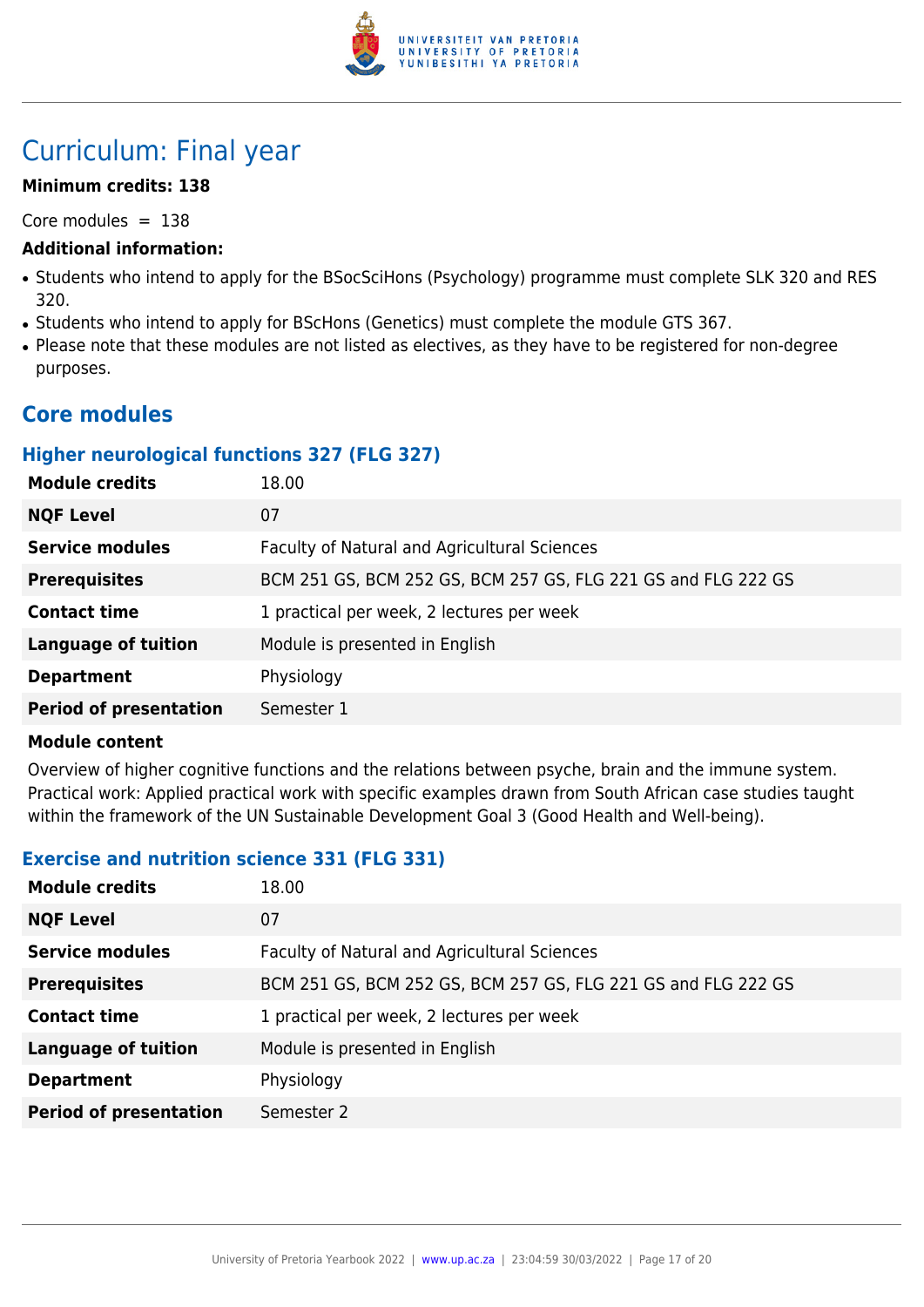

Mechanisms of muscle contraction and energy sources. Cardio-respiratory changes, thermo-regulation and other adjustments during exercise. Use and misuse of substances to improve performance. Practical work: Applied practical work with exercise descriptions for the South African context taught within the framework of the UN Sustainable Development Goal 3 (Good Health and Well-being).

# **Applied and pathophysiology 332 (FLG 332)**

| <b>Module credits</b>         | 18.00                                                         |
|-------------------------------|---------------------------------------------------------------|
| <b>NQF Level</b>              | 07                                                            |
| <b>Service modules</b>        | Faculty of Natural and Agricultural Sciences                  |
| <b>Prerequisites</b>          | BCM 251 GS, BCM 252 GS, BCM 257 GS, FLG 221 GS and FLG 222 GS |
| <b>Contact time</b>           | 1 practical per week, 2 lectures per week                     |
| <b>Language of tuition</b>    | Module is presented in English                                |
| <b>Department</b>             | Physiology                                                    |
| <b>Period of presentation</b> | Semester 2                                                    |
| <b>Module content</b>         |                                                               |

Integration of all the human physiological systems. Practical work: Applied practical work.

## **Eukaryotic gene control and development 351 (GTS 351)**

| <b>Module credits</b>         | 18.00                                              |
|-------------------------------|----------------------------------------------------|
| <b>NQF Level</b>              | 07                                                 |
| <b>Prerequisites</b>          | GTS 251 GS and GTS 261 GS                          |
| <b>Contact time</b>           | 1 practical/tutorial per week, 2 lectures per week |
| <b>Language of tuition</b>    | Module is presented in English                     |
| <b>Department</b>             | Biochemistry, Genetics and Microbiology            |
| <b>Period of presentation</b> | Semester 1                                         |

#### **Module content**

Regulation of gene expression in eukaryotes: regulation at the genome, transcription, RNA processing and translation levels. DNA elements and protein factors involved in gene control. The role of chromatin structure and epigenetic changes. Technology and experimental approaches used in studying eukaryotic gene control. Applications of the principles of gene control in eg cell signaling pathways, development cancer and other diseases in humans.

## **Genome evolution and phylogenetics 354 (GTS 354)**

| <b>Module credits</b>  | 18.00                                                                |
|------------------------|----------------------------------------------------------------------|
| <b>NQF Level</b>       | 07                                                                   |
| <b>Service modules</b> | Faculty of Engineering, Built Environment and Information Technology |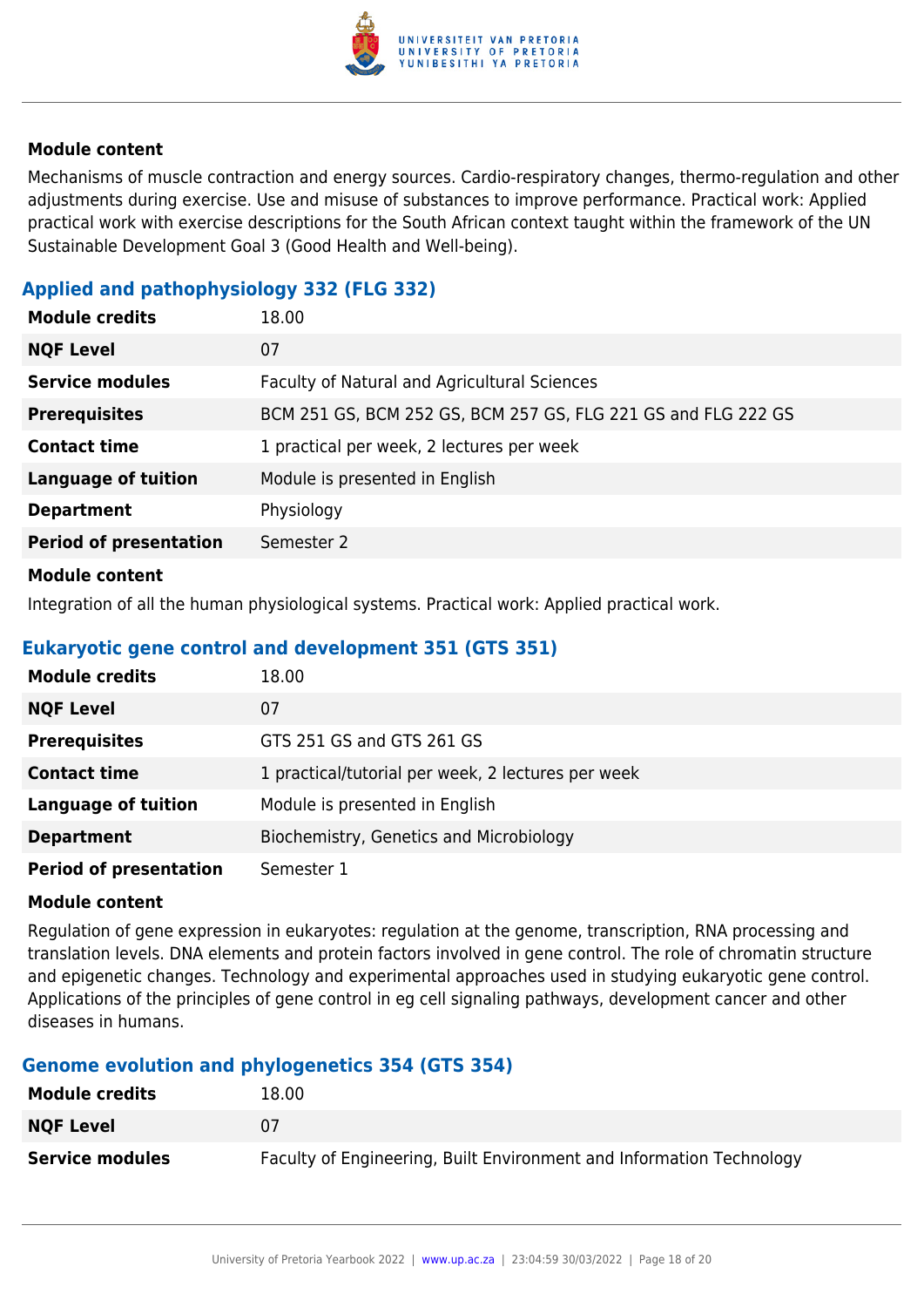

| <b>Prerequisites</b>          | GTS 251 and GTS 261 GS                             |
|-------------------------------|----------------------------------------------------|
| <b>Contact time</b>           | 1 practical/tutorial per week, 2 lectures per week |
| Language of tuition           | Module is presented in English                     |
| <b>Department</b>             | Biochemistry, Genetics and Microbiology            |
| <b>Period of presentation</b> | Semester 2                                         |

A unifying framework for biology. Mechanisms involved in the evolution of genes, genomes and species. Comparative genomics across the kingdoms of life. Phylogenetic inference. Applications of phylogenetics and evolutionary genomics research, including relevance to sustainable development goals for food security, good health and the biosphere.

#### **Genetics in human health 368 (GTS 368)**

| <b>Module credits</b>         | 18.00                                              |
|-------------------------------|----------------------------------------------------|
| <b>NQF Level</b>              | 07                                                 |
| <b>Prerequisites</b>          | GTS 251 and GTS 261 GS                             |
| <b>Contact time</b>           | 1 practical/tutorial per week, 2 lectures per week |
| <b>Language of tuition</b>    | Module is presented in English                     |
| <b>Department</b>             | Biochemistry, Genetics and Microbiology            |
| <b>Period of presentation</b> | Semester 2                                         |

#### **Module content**

Application of modern genetics to human variability, health and disease. Molecular origin of Mendelian and multifactorial diseases. The use of polymorphisms, gene mapping, linkage and association studies in medical genetics. Genetic diagnosis: application of cytogenetic, molecular and genomic techniques. Congenital abnormalities, risk assessment and genetic consultation. Prenatal testing, population screening, treatment of genetic diseases and gene-based therapy. Pharmacogenetics and cancer genetics. Ethical aspects in medical genetics.

#### **Psychology 310 (SLK 310)**

| <b>Module credits</b>         | 30.00                                                                                                                |
|-------------------------------|----------------------------------------------------------------------------------------------------------------------|
| <b>NQF Level</b>              | 07                                                                                                                   |
| Service modules               | Faculty of Engineering, Built Environment and Information Technology<br>Faculty of Natural and Agricultural Sciences |
| <b>Prerequisites</b>          | SLK 210(GS), SLK 220(GS)                                                                                             |
| <b>Contact time</b>           | 2 discussion classes per week, 2 lectures per week                                                                   |
| <b>Language of tuition</b>    | Module is presented in English                                                                                       |
| <b>Department</b>             | Psychology                                                                                                           |
| <b>Period of presentation</b> | Semester 1                                                                                                           |